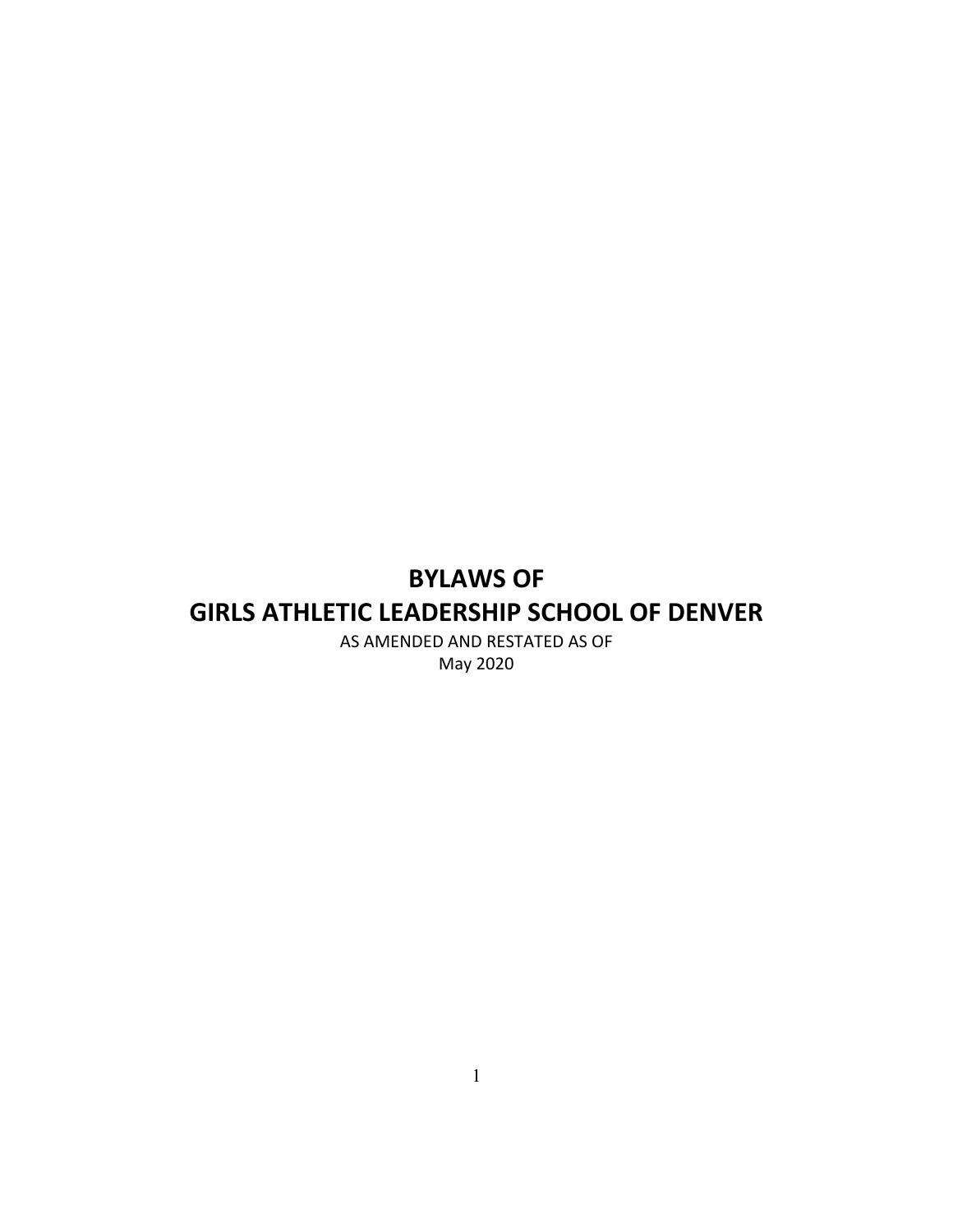# **ARTICLE I** *General*

1.1 **Name**. The name of this Corporation is the Girls Athletic Leadership School of Denver.

1.2 **Definitions.** In these bylaws, the following terms shall have the meaning set forth below:

"Act" means the Colorado Charter Schools Act, CoLo. REV. STAT. §§ 22-30.5-101 - 115, or the corresponding provisions in any successor statute.

"Board" means the Board of Directors of the Corporation.

"Charter School Organization" means any organization, whether a corporation, co-op, intergovernmental agreement, or otherwise, consisting of or including GALS of Denver and other charter schools, which exists for purpose of mutual benefit or protection of such schools.

"Corporation" or "GALS Denver" or "GALS" or "School" means Girls Athletic Leadership School of Denver.

"Director" means an individual serving on the Board

"DPS" means Denver School District No. 1 or the Denver Public Schools, a Colorado public school district and the charter authorizer of GALS Denver.

"Executive Director" or "ED" means the person employed by the Board as the single lead administrative officer, under whatever title the Board designates.

"Educational Mission" is stated in section 1.9.

"Fundamental Change" means any action of the Board to dissolve the Corporation; any action or failure to act that will result in the Corporation ceasing operations; any relinquishment of a charter contract; any declaration of any form of insolvency; or elimination (whether through amendment to these bylaws or otherwise) of any elected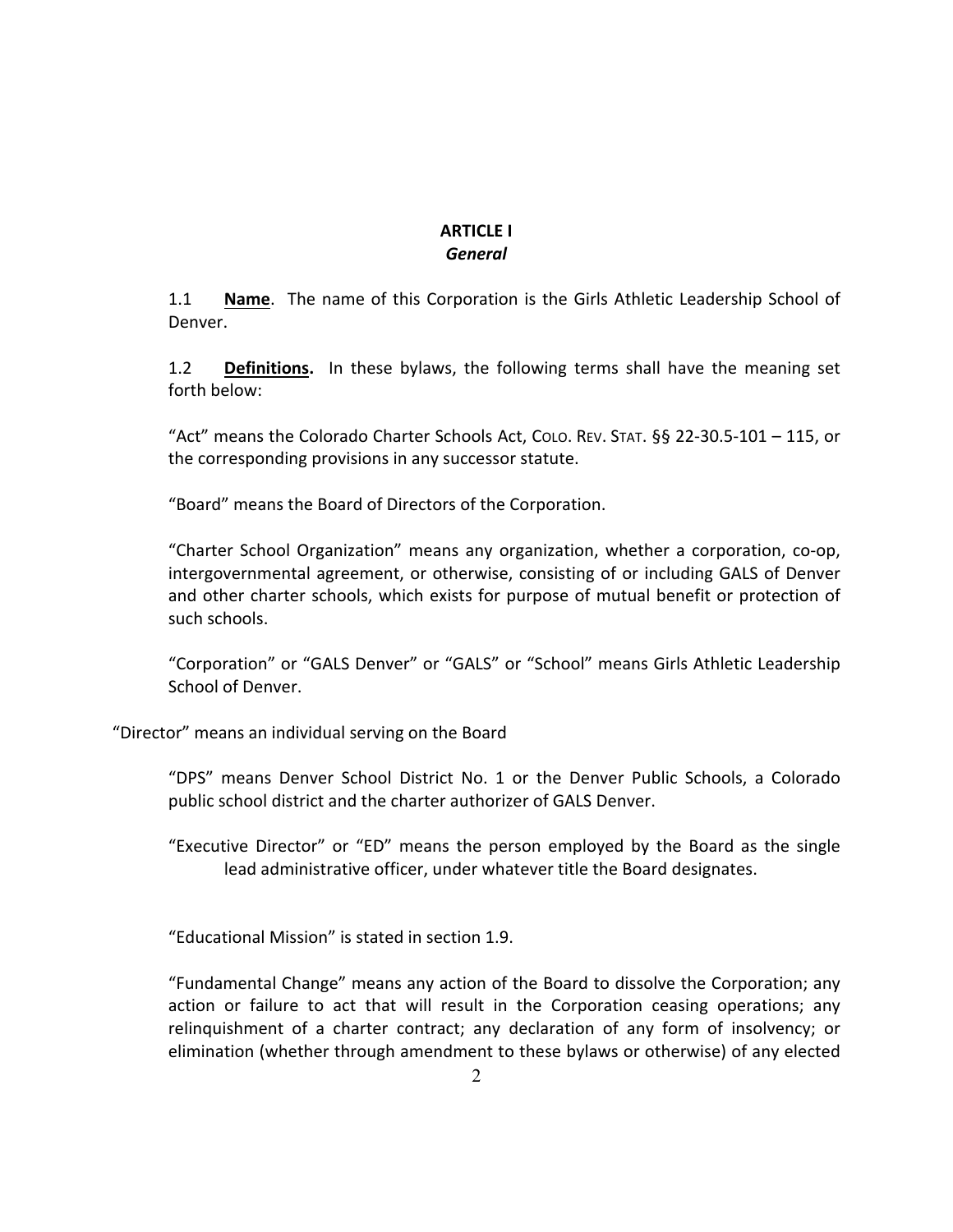or appointed directorship or office;

"GALS, Inc." means Girls Athletic Leadership Schools, a Rhode Island Nonprofit Corporation, registered to do business in Colorado.

"Nonprofit Act" means the Colorado Revised Nonprofit Corporations Act, COLO. REV. STAT.  $\S$ § 7-121-101 – 7-137-301, or the corresponding provisions in any successor statute.

"Sunshine Act" means the Colorado Sunshine or Open Meetings Act, CoLo. REV. STAT. §§ 24-6-402– 404.

1.3 **Purpose**. The purpose of these bylaws is to make provision for the functioning of the Corporation in accordance with, and subject to, the Articles of Incorporation. To this end the Corporation will directly manage one or more Schools and may, as the number of Schools, authorizer relationships, or other factors dictate, act to assure consistent management of multiple schools.

1.4 **Office**. The principal office of the Corporation shall be located in the City and County of Denver, State of Colorado, or such other site as may be designated by the governing Board from time to time.

1.5 **No Members & No Stock; Role as Member**. The Corporation shall have no members and no stock. Lower-case "member" is common usage and refers herein to persons entitled to participate in a group defined or described by context.

1.6 **No Seal — Signatures Sufficient**. The Corporation will not use a seal. The signatures of duly authorized persons shall be legal and binding.

1.7 **Fiscal Year**. The fiscal year of the Corporation shall be July 1 to June 30.

1.8 **General Powers**. The Corporation shall have all the powers granted nonprofit corporations under the Nonprofit Act, all powers granted to charter schools under the Act, and all necessary or proper powers provided for by Colorado laws now in effect or later enacted.

1.9 Mission. The Girls Athletic Leadership School of Denver empowers students to succeed academically, lead confidently, live boldly, and thrive physically.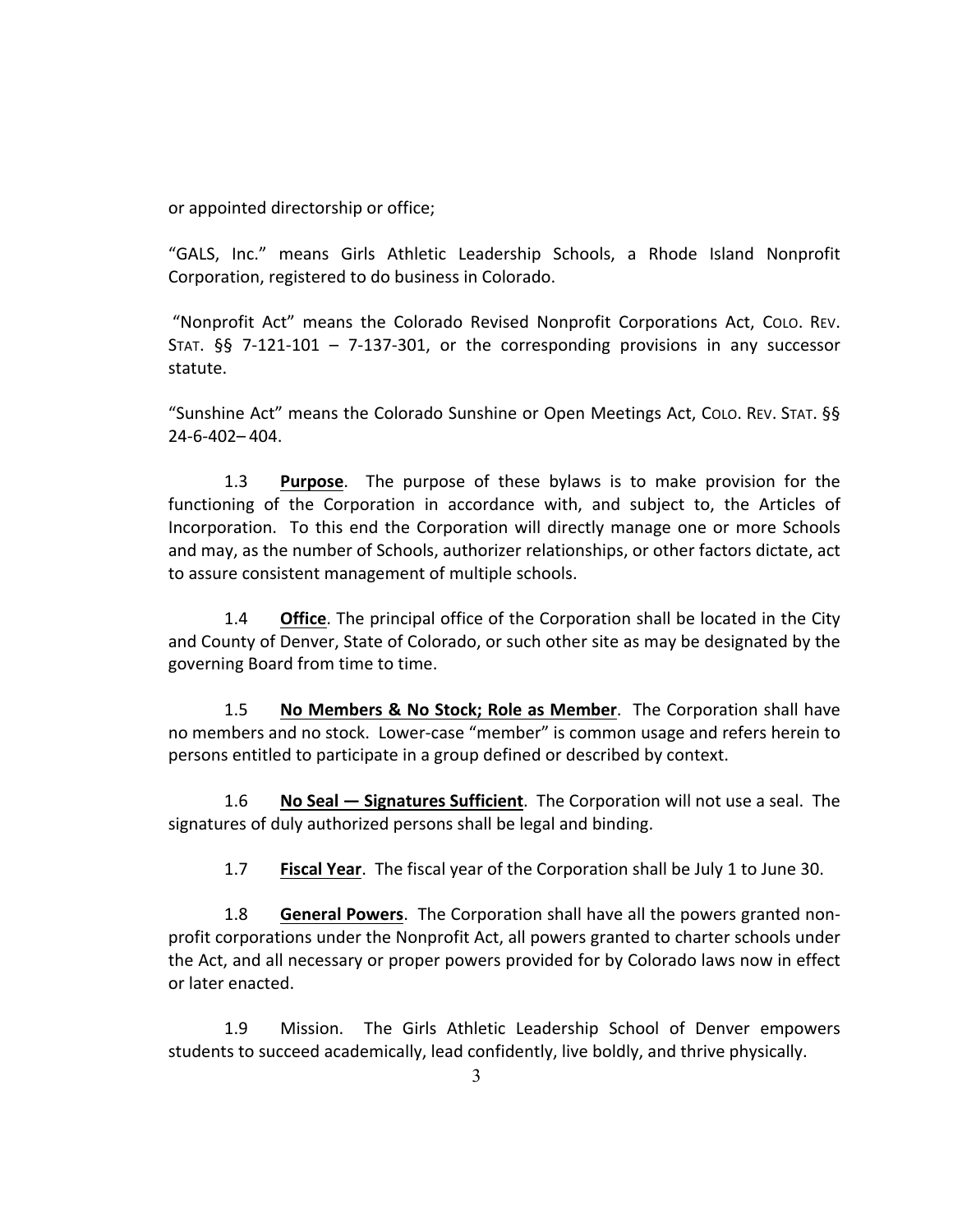The vision of The Girls Athletic Leadership Schools Network is to fosteracademic excellence and personal development necessary for every young woman to become a powerful advocate for herself and leader in her community.

#### **ARTICLE II** *Board of Directors*

2.1 **Board Powers & Duties — Policy Responsibilities — Day-to-Day Operations — Books & Records.** The business, property and affairs of this Corporation shall be conducted and managed by the Board. The Board shall have full control and responsibility for the operation of the Corporation and may exercise any and all corporate powers, subject only to the requirements of the Articles of Incorporation and these Bylaws. Responsibility for day-to-day operations of the Corporation and for implementation of the policies established by the Board shall generally rest with the Executive Director, contractors, employees, committees, or others identified by the Board. Without limitation, the Board shall exercise its powers by:

 $$$  Directly, or by committee, monitoring and evaluating the Corporation's performance on educational and non-educational goals and objectives; and directly, through the Executive Director, or otherwise, implementing any necessary or appropriate changes in the Corporation's educational program.

 $\sin \theta$  Establishing general policies for the Corporation;

 $$$  Consistent with the Sunshine Act, prescribing rules for public and private meetings of the Board and maintenance and disclosure of Board records, including minutes;

 $\div$  Establishing by policy rules of eligibility, including those related to background checks, to serve on the Board;

 $\sin \theta$  \$ Approving the School budget by June 1 of each fiscal year (or as determined by the deadline given by authorizer); modification of the budget at appropriate later time or times; approving any borrowing or transfers between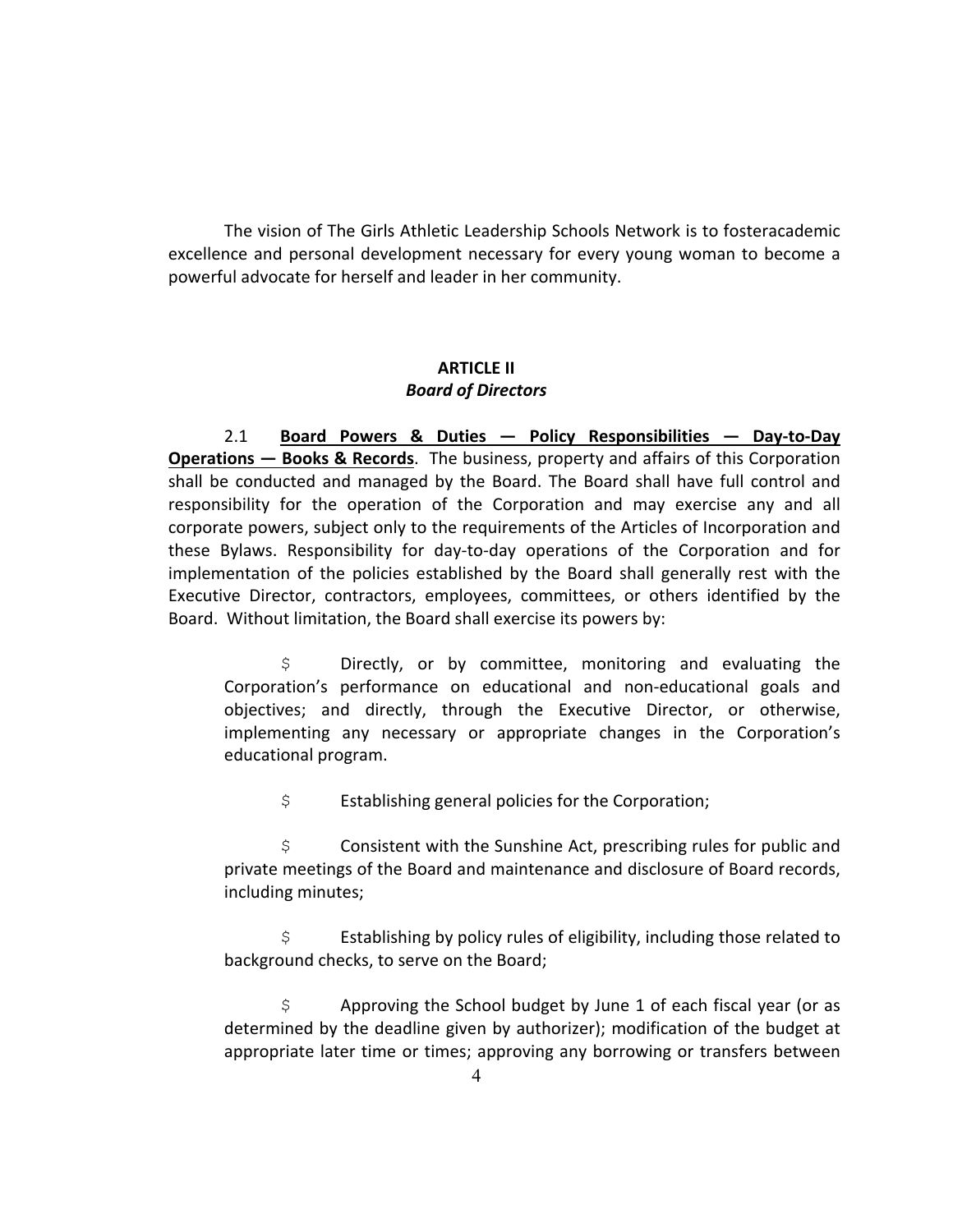funds; and reviewing revenues and expenditures against budget to assure fiscal oversight, integrity and compliance;

 $$$  Negotiating, reviewing and approving the agreement with the Executive Director and selecting and retaining any other advisers, employees or agents, as needed from time to time;

 $\varsigma$  Conducting such evaluations, and making such recommendations or decisions, regarding the Executive Director and other employees or advisors as will fulfill its duty to assure that the Corporation fulfills the Educational Mission, and otherwise operates in a thorough, equitable, and efficient manner.

 $$$  Inspecting, as needed, any and all books and records of the Corporation and any of the Schools. Such inspection may be requested by any Director, and may be carried out by all Directors at any regular meeting of the Board, or as otherwise stated in Board policy. Student records are the responsibility of each School and shall only be disclosed as permitted by law;

 $$$  Authorizing, creating, dissolving, reorganizing, designating or revoking the designation of Corporate or School committees or subordinate bodies.

 $\sin \theta$  Approving and overseeing the training of board directors, officers, committee members, School staff, and others by the Corporation to assure the implementation, with consistency, integrity and high quality of the Educational Mission at each School; and

 $$$  Taking any action necessary or proper to achieve the Educational Mission.

2.2 **Directors — Number**. The Board shall consist of not less than seven (7) nor more than seventeen (17) Directors. Any action to increase or decrease the number of Directors to no more than seventeen  $(17)$  nor fewer than seven  $(7)$ , whether expressly or by implication through election of Directors or decisions not to fill vacancies, may be taken as is otherwise consistent with these bylaws. The Executive Director is not a Director.

2.3 **Composition of the Board & Selection of Directors**. At all times, the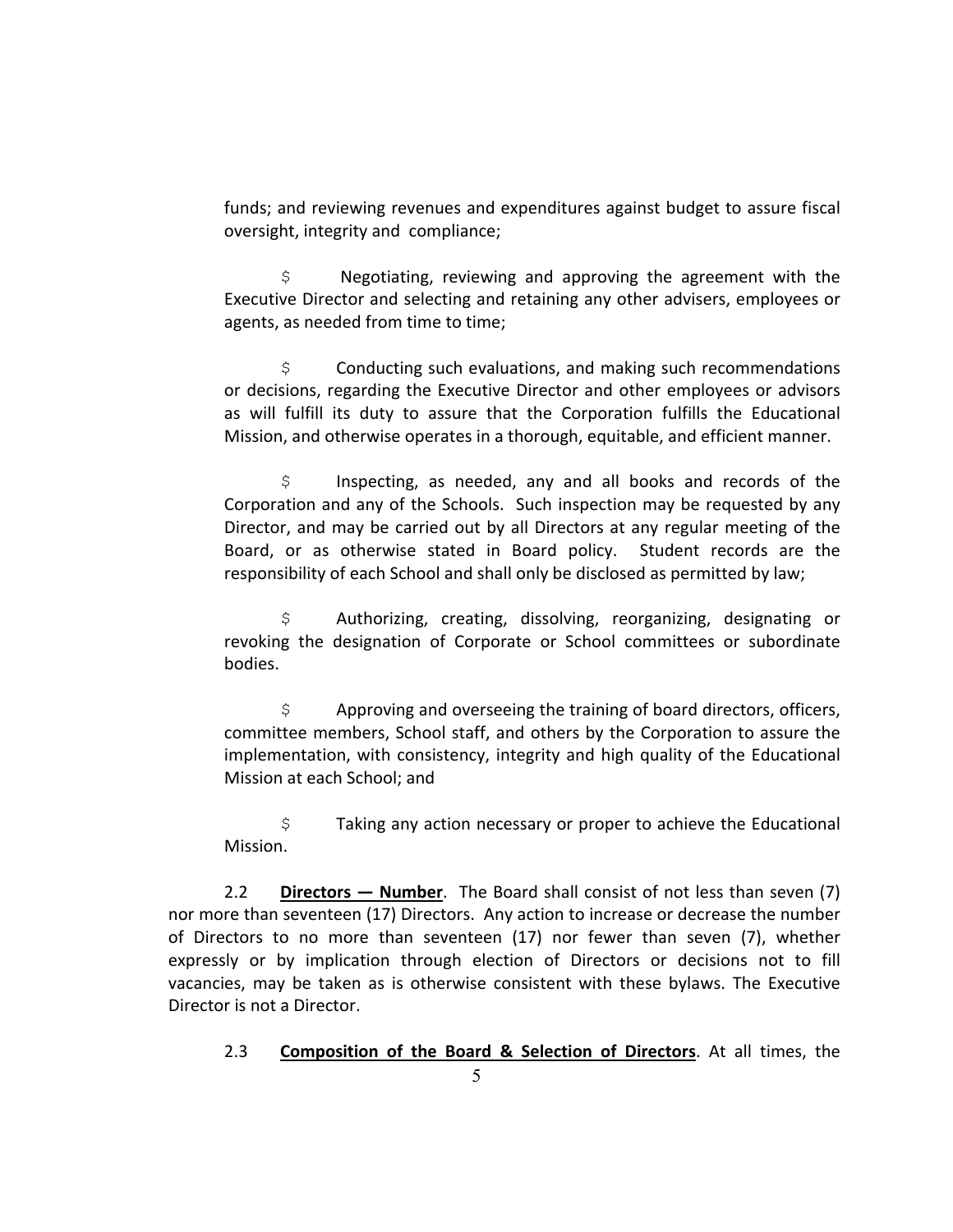majority of Board seats shall consist of Selected Directors. The Board may require prescribed background checks and establish minimal qualifications for directorships. Elected Directors shall at all times hold a minority of available Board seats, consistent with the categories and numbers stated below. Directors in each category shall be selected as follows  $-$ 

- $\div$  *Elected Directors.* One (1) parent of a student enrolled at each of the Schools shall serve as a Director each year. These parents will be vetted and approved as all other Selected Directors. Selections shall be made by majority vote of all Directors.
- \$ **Selected Directors.** No more than fifteen (15) and no fewer than five (5) Directors shall be selected. Selections may include but are not limited to: persons with significant business or financial experience; persons with significant board experience; persons with relevant educational experience or expertise; or other persons with relevant experience or skills. Selections shall be made a by majority vote of all Directors.

2.4 **Election Policy & Practice**. As to any election to the Board or to a subordinate body, the Board will have the power to prescribe election procedures; carry out regular and any special elections; fix the form of ballots; rule on any election dispute; designate Directors, employees, committees or others to carry out tasks necessary for conducting an election; take remedial measures (such as, for good cause, adjusting dates otherwise established in these bylaws or in any Election Policy); establish rules to assure that campaigning does not interfere with the education of students or ordinary operation of a School; and take any other action necessary or proper to assure a fair and open election. The Board may delegate election matters to an Election Committee, but shall retain power to review any decision of such Committee alleged to violate these bylaws.

2.5 **Director Terms; Multiple Terms Permitted**. All Directors, who are not Elected Directors (i.e., parent representatives), will serve a term of three years. Elected Directors will serve a term of one year. Selected Directors may be re-elected, reappointed or re-selected; provided, however, that a Director may serve three, threeyear terms. Elected Directors may be re-elected annually, serving one-year terms. The timing of elections, appointments and selections will be arranged, and may be modified, by the Board so that the terms of Directors are staggered.

6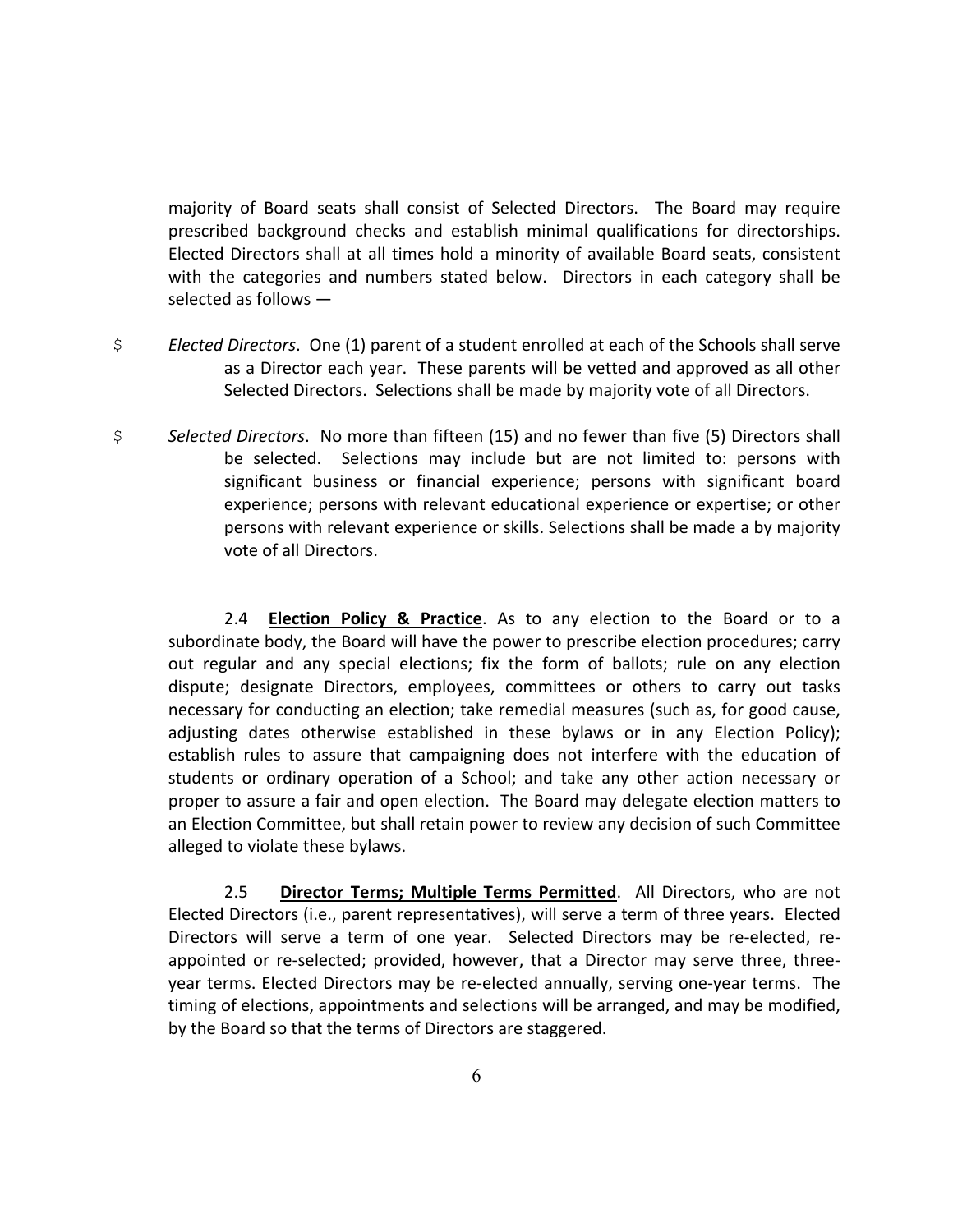2.6 **Officers & Assistants; Absence or Inability**. The Board shall select its officers from its own number, including the Board Chair. The Officers shall be the Chair, the Vice-Chair, the Secretary and the Treasurer. Generally, selection of officers shall take place annually at a meeting held in June, July or August. Duties of the Secretary and Treasurer may be delegated to assistants, provided that such officers shall reasonably assure that delegated duties are performed. In the absence or inability of any officer, the Board may delegate the powers and duties of such officer to any Director. The duties of the officers shall include, without limitation, the following:

- $\sin$  *Chair.* The Chair shall call and preside over Board meetings; may, except as otherwise provided in these bylaws or by law, be or designate another officer, Director or individual to serve on or chair any committee; serve as the liaison between the Board and Executive Director during periods between Board meetings; serve as liaison to GALS, Inc. if warranted, and, together with the Executive Director, to DPS; and shall make provision for a printed agenda to be distributed to all interested persons at the beginning of each meeting.
- $\beta$  *Vice Chair*. The Vice Chair shall serve as Chair in the absence or inability of the Chair and may be delegated by the Chair any duties or powers of the Chair. Upon full assumption of the office of Chair, the office of Vice Chair may be vacant.
- \$ **Secretary.** The Secretary shall make provision for: a record to be kept of all meetings of the Board of Directors; all Directors to have a current copy of the charter, articles of incorporation, by laws, management agreement and tax exempt status of the Corporation; the maintenance and preservation of the history of this Corporation; communication to the constituencies of the Corporation on a regular basis; all notices required by these bylaws or by vote of the Board; report any communications received to the Board as a whole; and publication of such reports, articles or communications as the Board may direct from time to time.
- $\beta$  *Treasurer.* The Treasurer shall make provision for: the secure deposit of the funds of the Corporation; a full and accurate account of receipts and expenditures and the maintenance of such books of account and records as are necessary to demonstrate compliance with all provisions of any charter contract and bylaws; a financial statement to be submitted at every meeting of the Board and at other times when requested; and the accounts to be subject to an annual audit by an Certified Professional Accountant or other appropriately qualified individual. The Treasurer shall call meetings and oversee the activities of any Finance and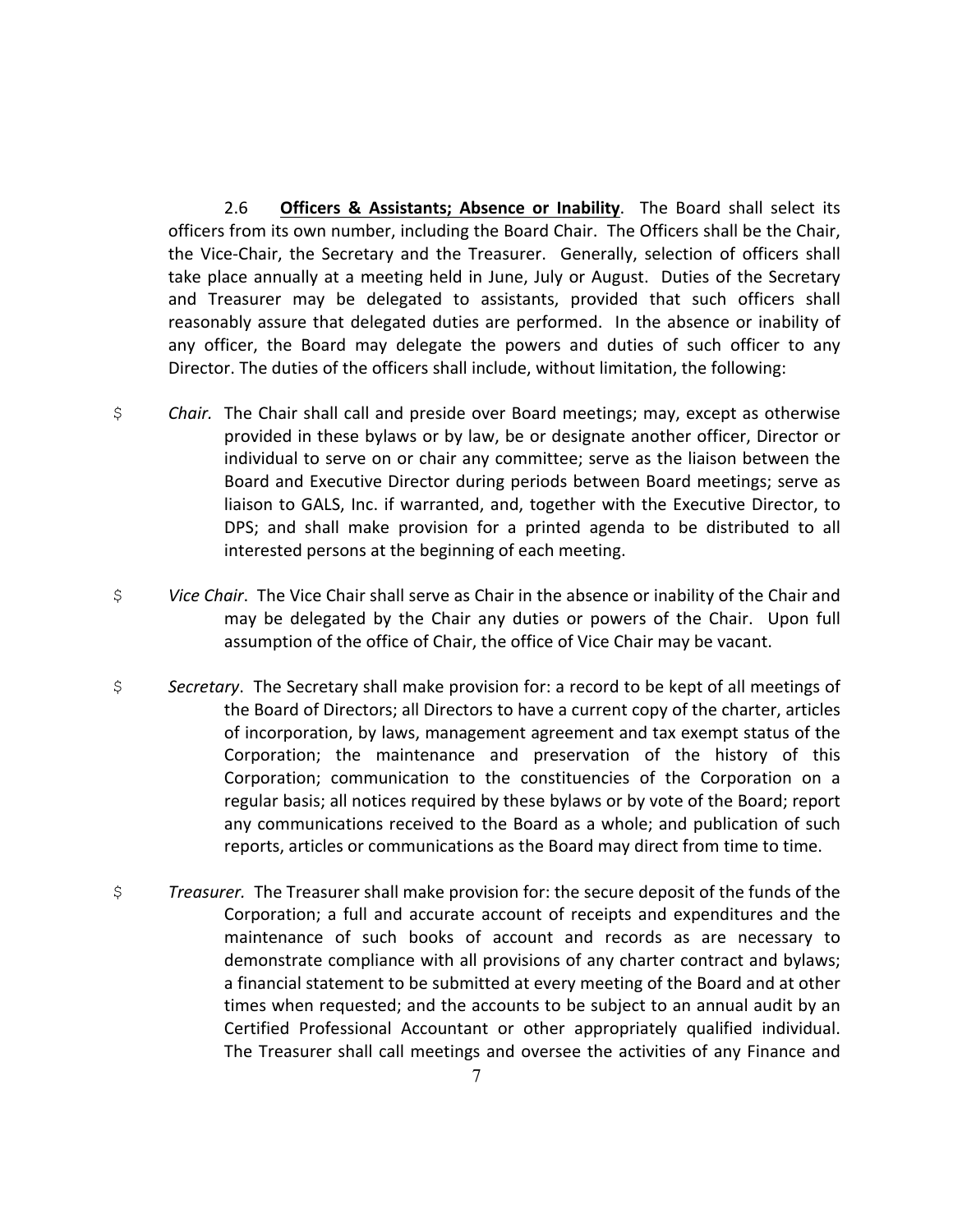Audit Committee.

2.7 **Removal.** A Director or officer may be removed as follows:

 $$$  *For cause.* Any Director or officer except the Chair may be removed for cause, and removal of the Chair for cause may be requested, by majority vote of all other Directors then serving on the Board. "Cause" includes, but is not limited to, material or repeated violation of the Board Code of Conduct. A Director subject to removal for cause shall be given at least 72 hours actual advance notice of the proposed removal, including a concise statement of grounds. A Director subject to a removal for cause shall be given a reasonable opportunity to address the Board before the vote is taken. Except in cases involving the Chair, removal for cause shall be effective upon Board vote. If the Board requests removal of the Chair, the Vice Chair will take on duties until another Chair is elected.

 $\div$  *Without cause – Directors.* Directors and officers may be removed without cause as follows: a Selected Director or any officer may be removed by a two-thirds vote of all other Directors then serving on the Board; an Elected Director may be removed by two-thirds vote of all members of the electing body.

2.8 **Vacancies.** Unless a Director or officer is unable or unwilling to serve, or removed for cause, a Director or officer shall continue in office for the duration of her or his term(s) until a replacement is selected. Upon vacancy or removal, with or without cause, the person to serve the remainder of the unexpired term shall be:

\$ in the case of a Selected or Elected Director, selected by majority of the Directors then on the Board

2.9 **Code of Conduct.** Each Director and officer shall, prior to entering upon their duties, agree that as a condition of his or her service he or she will:

- $\div$  Behave in an ethical, businesslike, and lawful manner, and therefore:
	- $\varsigma$  make proper use of authority, and observe appropriate decorum.
	- $\sin \theta$  be guided by the School's mission, to serve the School's students.
- $$$  Observe the role of the Board in governance and policy development and respect the role of administration in day-to-day management of the School and, therefore: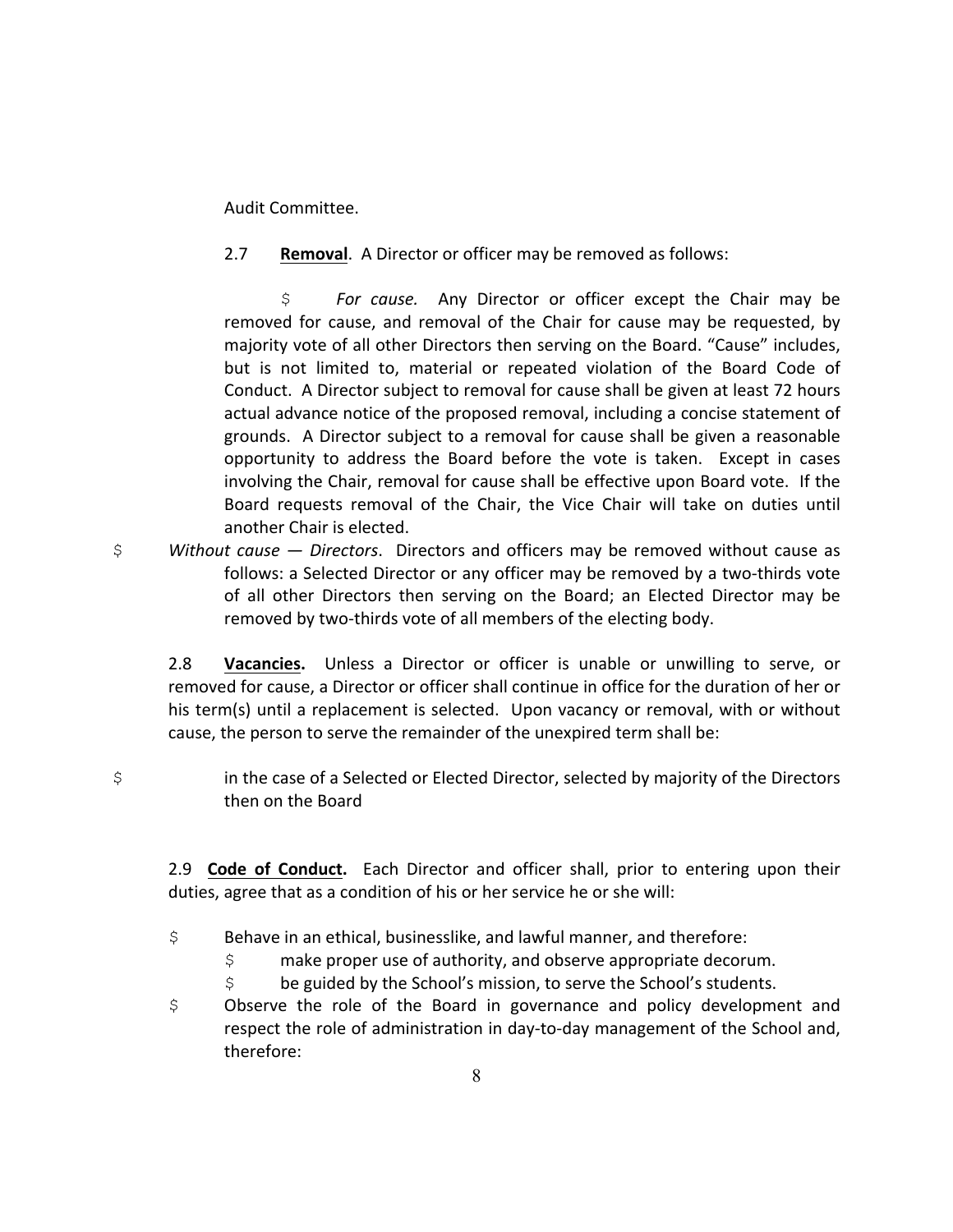- \$ not purport personally to direct any staff member or student at the school, or to communicate, outside of official Board processes, judgments on the administration's or any teacher's performance.
- $\sin \theta$  Respect the integrity of the Board process, and therefore:
	- $$$  listen, speak her or his mind, and share all relevant information with other directors in a courteous manner.
	- $$$  respect the opinions of others.
	- $\varsigma$  address issues, not personalities, and thus not make disparaging remarks, in or out of meetings, about other directors, administrators, teachers, or the School.
	- $\sin$  once a vote has been taken, accept and respect the decision of the group and support its implementation.
	- $$$  except when carrying out delegated duties, not purport to conduct School business outside of Board meetings.
	- $$$  except as otherwise explicitly authorized, not attempt to speak for the School or represent the School, provided that the Board Chair is authorized to attend meetings as a representative of the Board and to speak publicly on matters of School interest, in coordination with School administration.
- $\sin \theta$  Act for the benefit of the School, not herself or himself or others, and therefore:
	- $\frac{1}{2}$  not use a Board position for the economic advantage of herself or himself, relatives, friends, or for any business in which he or she has an interest.
	- $$$  not use a Board position to benefit any organization other than the School.
	- $$$  disclose any conflict of interest and excuse him- or herself from deliberation and vote on any such issue.
- $$$  Respect confidentiality and protect and maintain the proper confidences of the School, and therefore:
	- \$ under no circumstances reveal any family or student confidential information, including family addresses, phone numbers, email addresses, or other contact information.
	- \$ under no circumstances disclose to others properly confidential deliberations of the Board.
- $$$  Promptly notify the Board of any change that may affect eligibility to serve or willingness or ability to abide by these rules.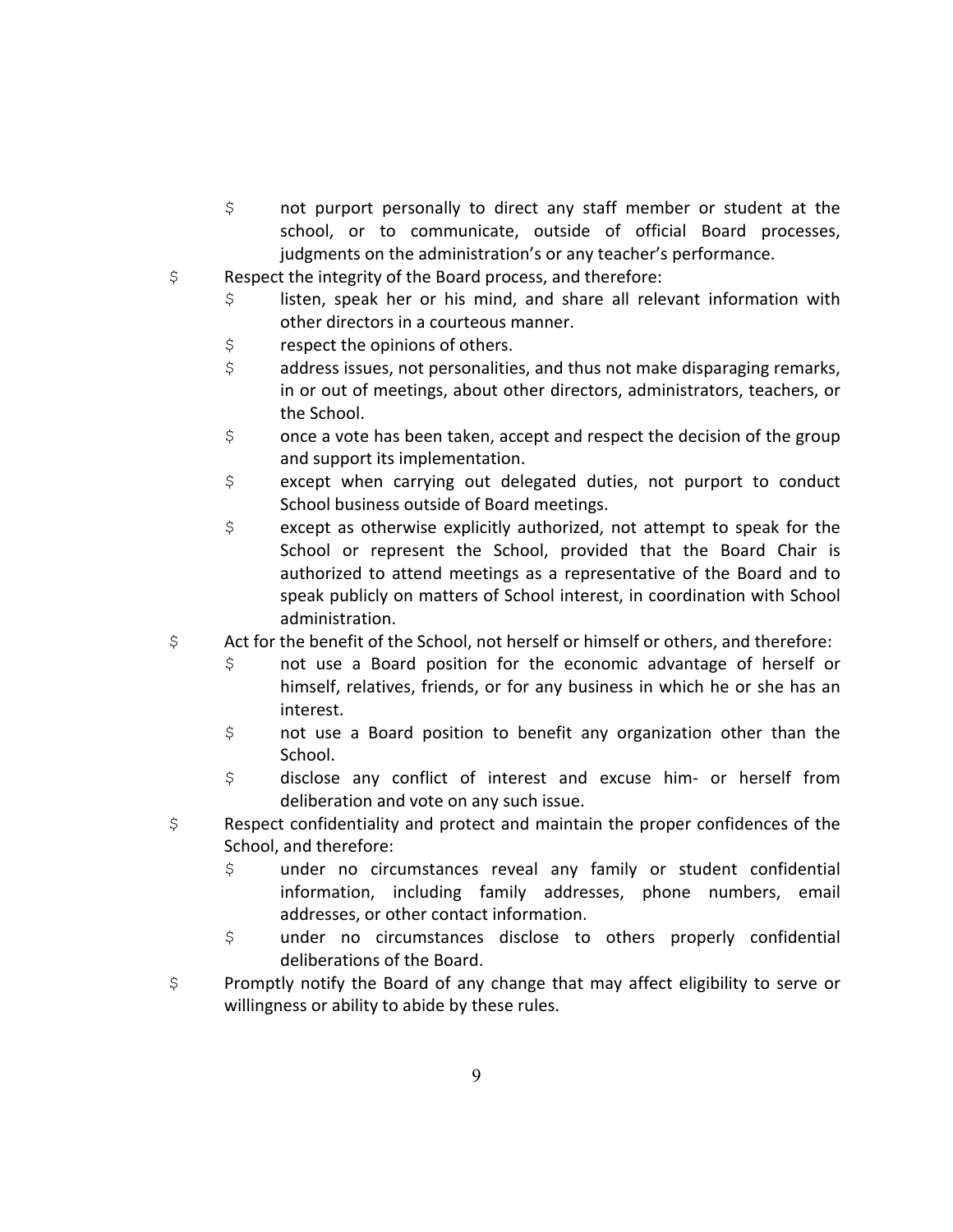#### **ARTICLE III** *Meetings & Committees*

**3.1 Regular & Special Meetings.** Regular meetings of the Board shall be held during the year, the times to be fixed by the Board in advance. Notice of regular Board meetings shall be given as required by the Sunshine Act and in writing, at least twentyfour (24) hours in advance of the date of said meeting, to each Director and the ED, provided that notice of a schedule of fixed meeting dates shall suffice as the notice to Directors and Executive Director. Special meetings may be called by the Chair, regular meetings may be canceled by the Chair and, in such cases, an effort will be made to give actual advance notice of such meetings or cancellations to each Director and the ED. The ED, though not a Director, shall be entitled to fully participate in Board meetings, excepting sessions concerning the Executive Director's evaluation, compensation, contract, or any grievance against or investigation of the Executive Director

3.2 **Quorum & Board Action**. A majority of the Directors then serving shall constitute a quorum for conducting business and a majority of a quorum shall be sufficient to take action on any subject not requiring some greater number, or permitted by some lesser number, under these bylaws. No Director may vote by proxy. Directors may attend Board meetings and vote electronically.

3.3 **Parliamentary Procedure**. The Board shall follow ordinary rules of practice for a small board, and may use *Robert's Rules of Order, Newly Revised* (10<sup>th</sup> ed.) as a nonbinding reference on parliamentary procedure.

**3.4 Sunshine Act.** Meetings of the Board shall in all respects comply with the Sunshine Act.

**3.5 Committees.** Except as otherwise provided in these bylaws, the Board may designate, discharge, reorganize or dissolve, such committees or subordinate bodies as it deems necessary or appropriate. The resolution designating a committee shall define its membership, purposes, powers and rules of procedure. Except as otherwise provided in these bylaws, the Chair shall appoint the members of committees so designated. The Board may prescribe committee procedures, including requirements for public or confidential meetings, notice, and minutes, by policy. No committee or subordinate body other than an Executive Committee may have or exercise the authority of the Board or, without specific written authority of the Board, incur any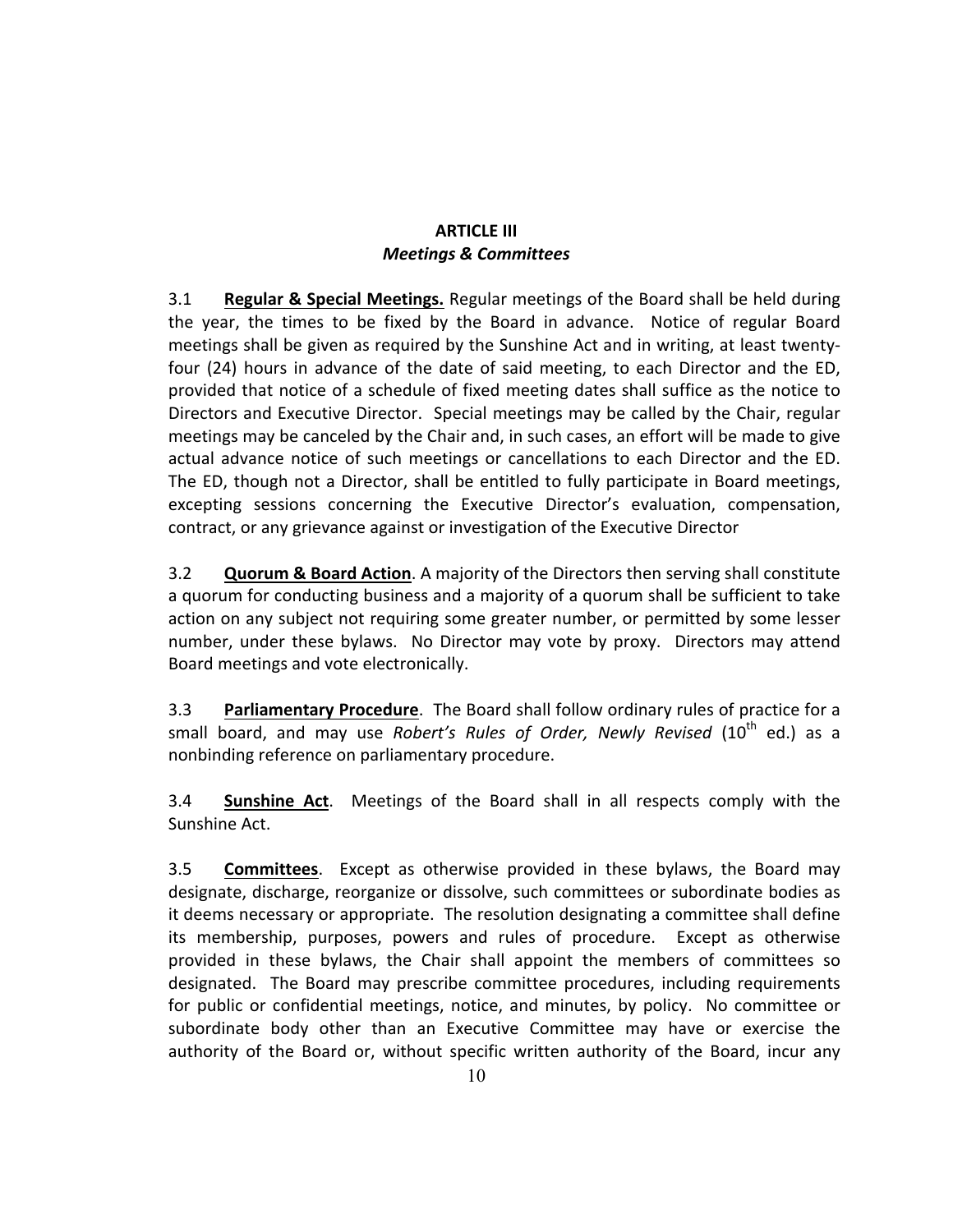corporate expense or make any representation or commitment on behalf of the Corporation. No committee or subordinate body, including any Executive Committee, may amend the articles of incorporation or bylaws, or authorize any Fundamental Changes. Except as authorized or permitted to the Accountability Committee and any Nominating Committee, under Sections 2.3 and 3.6, no Committee may elect, appoint or remove any Director.

#### 3.6 **Specific Committees**.

- \$ **Executive Committee.** The Board may form an Executive Committee, to be composed of no less than four Directors, as defined by the Board, which shall be authorized to take any steps necessary or proper to effectuate or carry into effect policies or decisions of the Board, approve interim measures subject to later Board ratification, or respond to emergencies. Meetings of the Executive Committee shall be subject to the Sunshine Act as if they were meetings of the full Board. Action by the Executive Committee shall require a majority to be present and unanimous consent of those present.
- \$ *Accountability Committee*. A School Accountability Committee shall be composed (for each school) and perform functions as required by Colo. Rev. Stat. § 22-11-401, or any successor statute.
- \$ **Faculty Council.** The Board may provide for the formation of a Faculty Council, which may be charged by the Board with such responsibilities, duties, and powers as the Board deems proper.
- \$ **Finance & Audit Committee.** The Board may form a Finance and Audit Committee, which shall include the Treasurer and powers as the Board deems proper.
- $$$  Fundraising Committee. The Board may form a Fundraising Committee, which shall include the Treasurer and powers as the Board deems proper.
- \$ 600 Constituent Relations. The Board may form a Constituent Relations committee which is charged with advising the school with public relations and marketing initiatives and powers as the Board deems proper.
- \$ **Governance Committee.** To the extent elected or selected positions are subject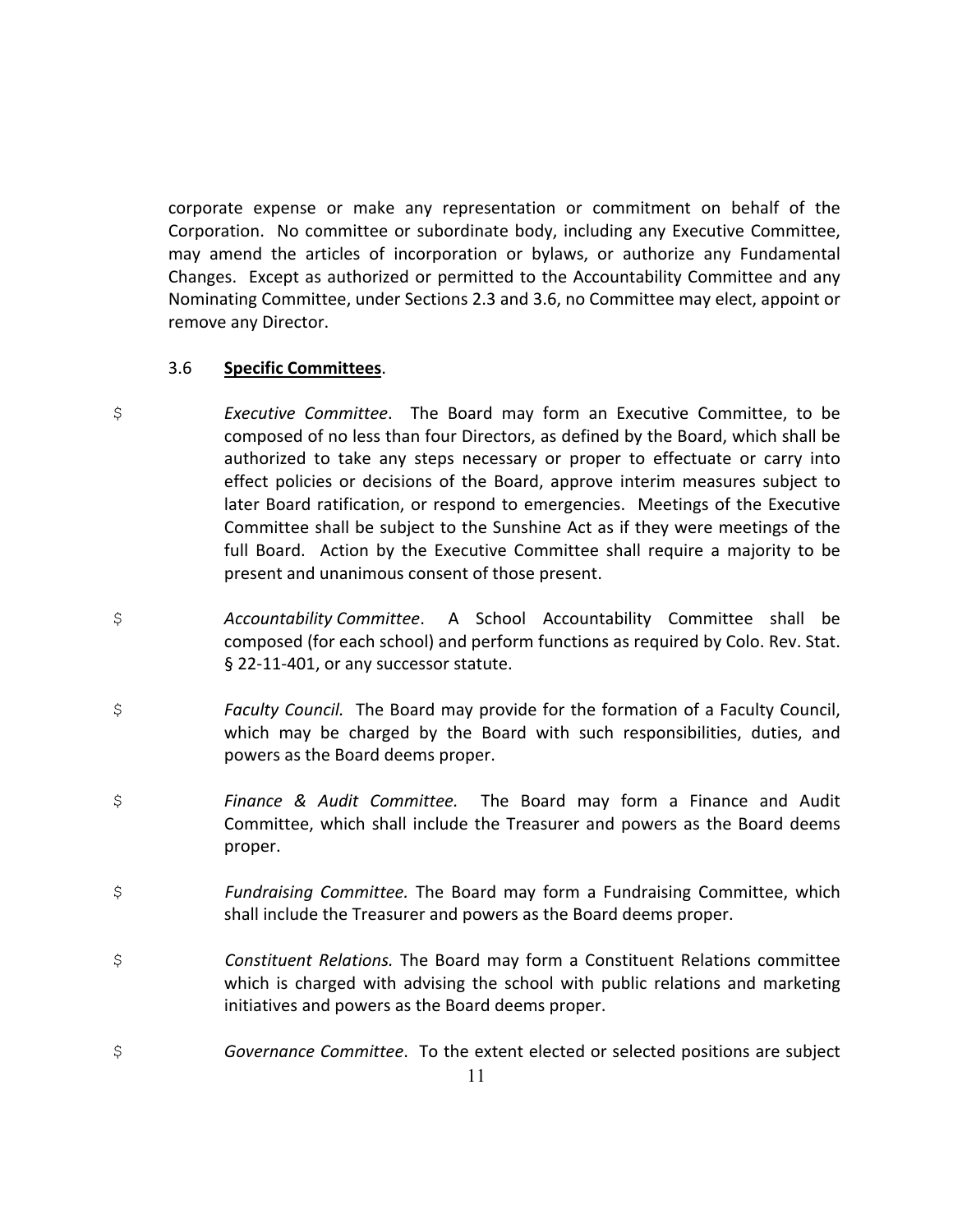to requirements of qualifications, experience, or background check, as otherwise prescribed in Board policy, a Governance Committee may be composed to pass upon whether candidates are eligible for office.

**3.7 Related Organizations & Charter School Organizations**. The Board may exercise any power to appoint a Director, serve as a Member of, recognize, or otherwise exercise appropriate powers in relation to an organization created for purposes benefitting a School, such as a building corporation or PTO, or to otherwise organize, affiliate or disaffiliate with a Charter School Organization.

## **ARTICLE IV** *Financial Activities*

4.1 **Contracts & Checks — Faith and Credit**. Contracts entered by the Corporation shall be signed by the Executive Director or the Board Chair, provided that such authority may be delegated in the absence or inability of such individuals, and checks and contracts of the Corporation below a specified value may be signed and countersigned as provided in Board resolution. No officer or agent of the Corporation has authority to pledge the credit of the Corporation in any matter which is not (a) provided for in a formal budget of the Corporation or (b) approved by proper advance vote of the Board.

4.2 **Conflicting Interest Transactions**. Directors shall disclose any known present or potential conflicts of interest, which disclosure shall be reduced to writing, to the Board prior to or at the time set for voting on any conflicting interest transaction. Conflicting interest transactions shall include those involving any "party related to a Director" as that term is defined in COLO. REV. STAT.  $\S$  7-128-501(5). Written disclosures shall be attached to the minutes of the meeting at which, or the first meeting after, such disclosure has been made. Directors with conflicting interests may be counted as present for purposes of determining a quorum to act. Directors with conflicting interests shall not vote on such transactions. Failure to abide by this provision may constitute grounds for removal of a Director. When considering a conflicting interest transaction, the Board may take ordinary actions through a majority of the disinterested Directors. To the full extent permitted by law, the interests of GALS of Denver and GALS, Inc., shall be deemed consistent, and not conflicting.

4.3 **Director & Officer Compensation**. Directors and officers are volunteers of the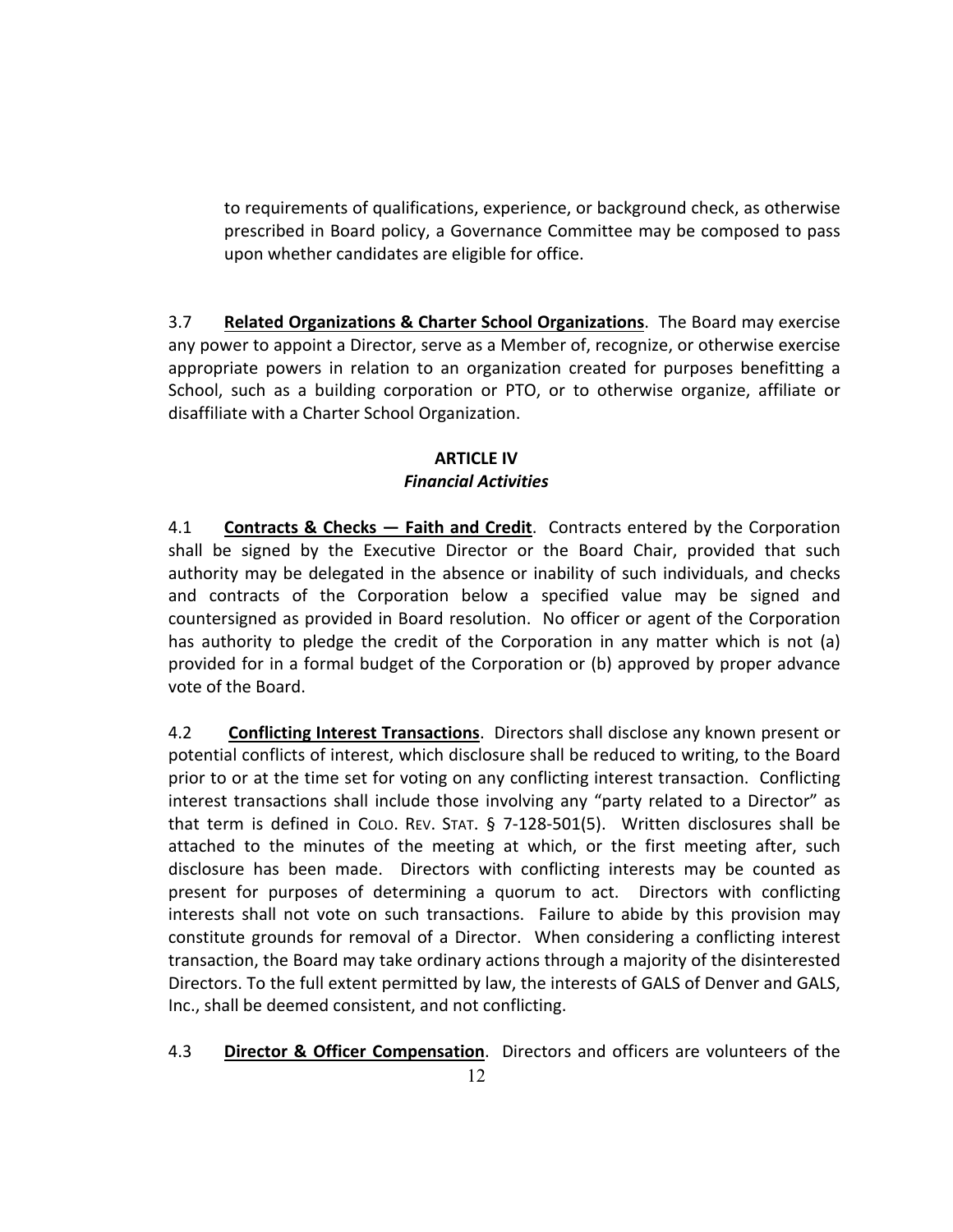School and shall receive no compensation from the Corporation for service on the Board. The Corporation may reimburse Directors or officers for reasonable and appropriate out-of-pocket expenses incurred for the benefit of the School and may reasonably compensate Directors or officers for services rendered to or for the benefit of the Corporation in any capacity other than as a Director or officer. Such reimbursement or compensation shall be properly documented for the records of the Corporation and is in every case subject to Section 4.2.

4.4 **No Loans.** No loans may be made by the Corporation to any person or entity for any purpose, except that the Board may permit, in cases of hardship, advances of not more than one month of employee pay.

4.5 **Deposits & Investments**. All funds shall be deposited with an appropriate and secure depository institution. Funds not needed for immediate cash needs, as designated by the Board, may be invested through non-demand accounts.

4.6 **Financial Reports & Audit**. The Board shall require the Executive Director to render to the Board an account of the financial condition of the School and shall, upon request, detail and explain any and all expenditures made from School accounts or otherwise for the School's benefit. The Board shall provide or direct the Executive Director to provide for a full, independent annual audit of each School's books, and an audit of the Corporation as a whole, and report the results of such audits and recommendations, if any, of the auditors.

4.7 **Non-Co-mingling & Financial Controls**. The Corporation shall maintain or cause to be maintained the funds of GALS Denver separate from any other organization or entity and shall not co-mingle such funds. The Corporation shall adopt mandatory financial controls to assure proper expenditures of School funds and documentation of all Corporate and School transactions. The Corporation may maintain a reasonable contingency reserve, as determined by the Board.

#### **ARTICLE V**

#### *Executive Director*

The Executive Director shall have general and active control of the affairs and business of the Corporation and the supervision of its employees, see that all Board actions are carried into effect, have the powers of a chief administrative officer conferred by law, and perform all other duties necessary or proper to carry out these functions. The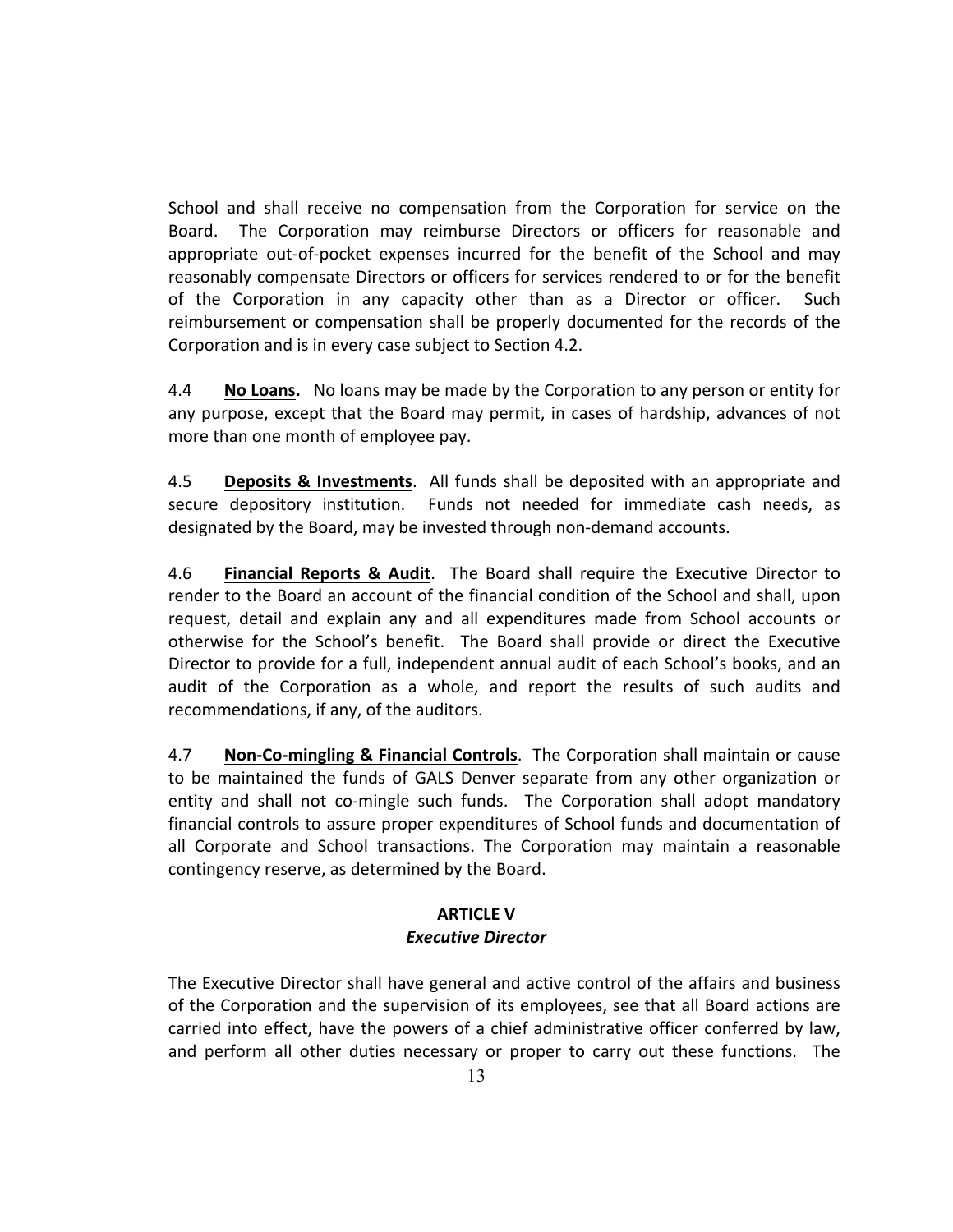Executive Director shall be entitled to fully participate in all Board meetings, including intra-Board email communications or electronic meetings, excepting those concerning the Executive Director's contract, compensation, evaluation or the resolution of any investigation of or grievance against the Executive Director. The Board may, in its discretion, agree to reasonable job security requirements in a contract for service by an ED, including but not limited to a supermajority requirement for termination requiring not more than a two-thirds vote of all members then serving on the Board.

#### **ARTICLE VI** *Dispute Resolution*

The Board shall provide means for resolution of disputes internal to the Corporation and to that end may establish standing or ad hoc grievance or investigative committees, authorize mediation or arbitration, or otherwise act to assure the resolution of disputes. No body authorized by the Board to resolve a dispute may take action that is inconsistent with, subtracts from or adds to the Articles of Incorporation or these bylaws.

### **ARTICLE VII** *Legal Compliance*

**7.1 Primary Board Duty**. It is the primary duty of the Board of Directors to further the purposes of the Corporation, as set forth in the Articles of Incorporation.

7.2 **Consistency with Internal Revenue Code**. Notwithstanding any other provision of these bylaws, the Corporation shall neither compensate any person, nor reimburse expenses, nor indemnify losses, nor purchase any insurance in any manner or to any extent that would jeopardize or be inconsistent with qualification of the Corporation as an organization described in section  $501(c)(3)$  of the Internal Revenue Code, or that would result in the imposition of any liability under the Code.

7.3 **Non-discrimination**. At no time shall the Corporation engage in any action, with regard to School faculty, School or Corporate employees, School parents, School students or others, which, in violation of federal, state, or local laws, improperly discriminates on the bases of race, national origin, religion, sex, age, disability, status as an honourably discharged veteran, lawful alienage, or sexual orientation. In relation to school admissions decisions and policies, this commitment shall be carried out by acting consistently with *United States v. Virginia*, 518 U.S. 515 (1996) and applicable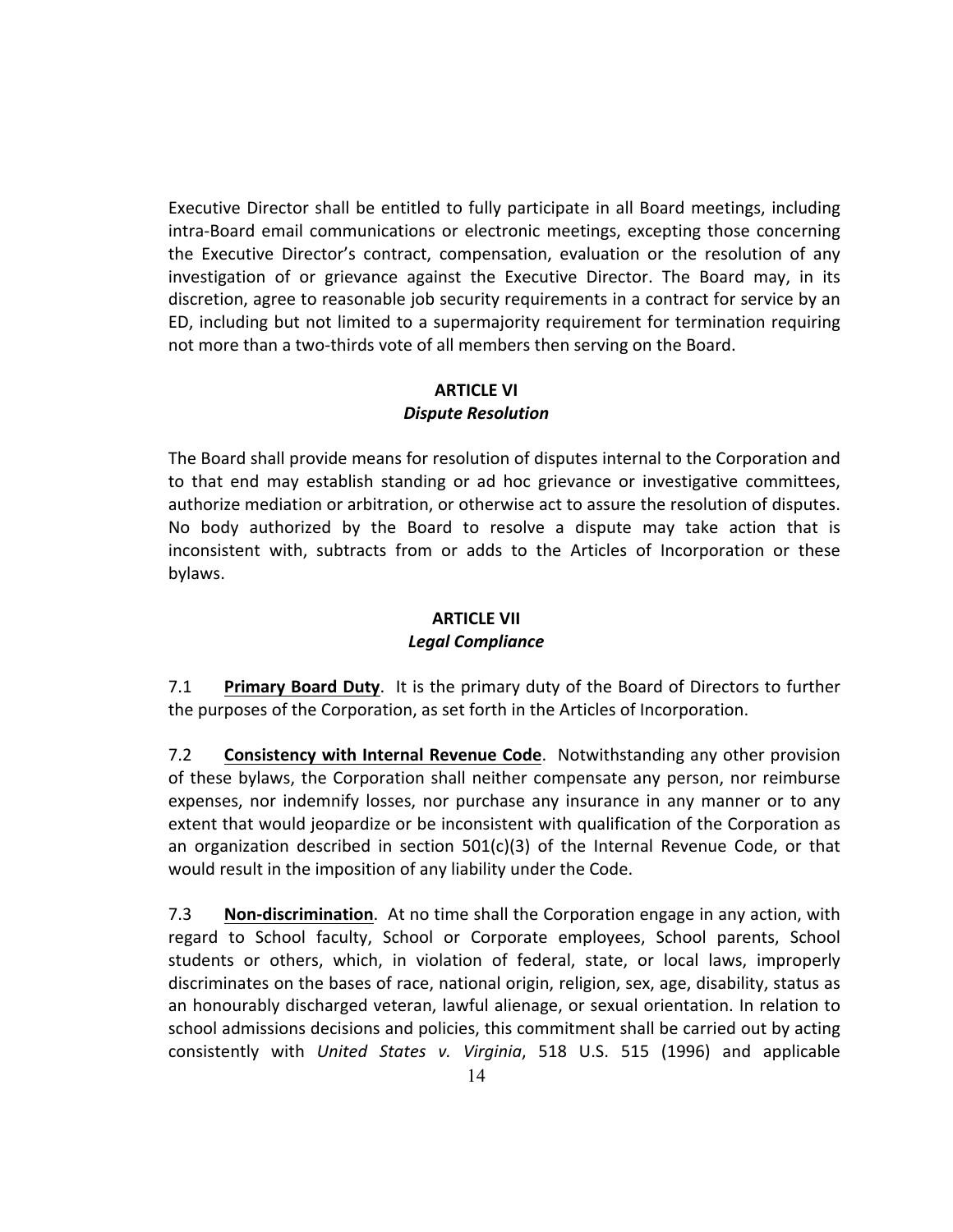regulations of the United States Department of Education at 34 C.F.R. § 106.34.

**7.4 Severability**. If any section, article or other provision of these bylaws or the articles of incorporation is invalidated by any court on any ground, the balance of these articles and bylaws shall be unaffected thereby and shall be construed as if such provision had been repealed by amendment.

7.5 **Disposition of Assets**. Upon any closure of a School governed by the Corporation, assets remaining after satisfaction of the School's obligations incurred in connection with running the School may become property of DPS and, if so, will be conveyed to DPS, as further provided in the charter contract. In any event, assets shall only be transferred to a public entity or an entity qualified as tax exempt under section  $501(c)(3)$  of the Internal Revenue Code.

# **ARTICLE VIII** *Immunities, Indemnification & Insurance*

8.1 **Immunities**. The Corporation shall take no action to impair the immunities of individual Directors or Officers under the Federal Volunteer Protection Act, 42 U.S.C. § 14501, et seq.; and provisions of Colorado law respecting volunteers and Directors of nonprofit organizations, Colo. REV. STAT. § 13-21-116(b)(I); directors of public entities, COLO. REV. STAT.  $\S$  24-10-101, et seq., if applicable; or any successor provisions.

8.2 **Indemnification**. The Corporation shall indemnify each Director to the full extent permitted by Colorado law, including but not limited to the Nonprofit Act and the Colorado Governmental Immunity Act, CoLo. REV. STAT. §§ 24-10-101 - 120. In connection with indemnification, the Corporation shall advance expenses to Directors and officers to the fullest extent permitted under the Nonprofit Act. Except in matters more specifically provided under the Governmental Immunity Act, the School shall follow the processes for indemnification prescribed by the Nonprofit Act. The personal liability of each director of the Corporation for breach of fiduciary duty as a director is eliminated to the fullest extent permitted under the Act, including, without limitation, pursuant to COLO. REV. STAT.  $\S$  7-128-402. Any amendment, modification or repeal of this Section shall not adversely affect any right or protection of a director or officer in relation to an action or omission occurring prior to the time of such amendment, modification or repeal.

8.3 **Insurance**. The Corporation shall purchase and maintain such insurance as is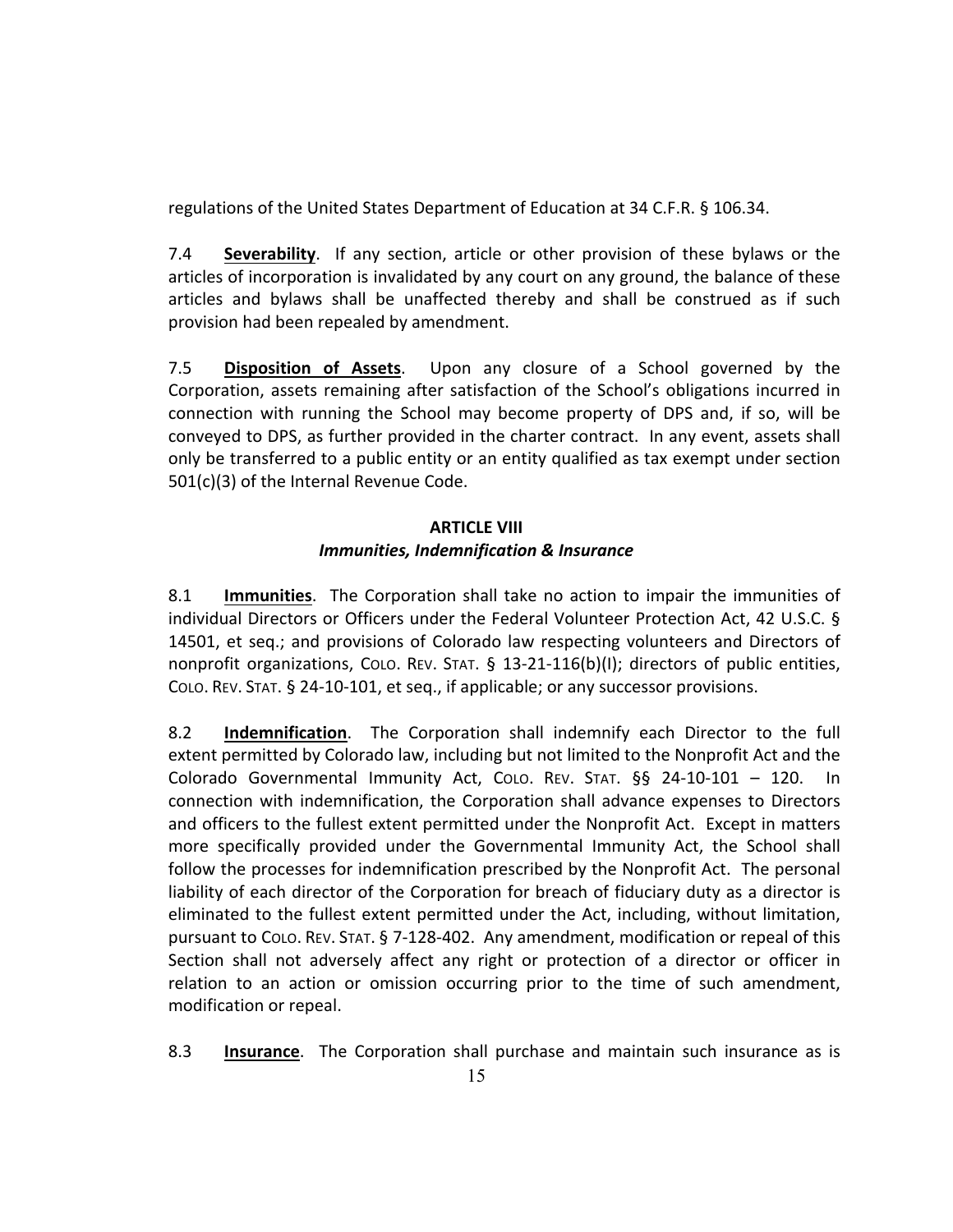appropriate reasonably to assure that costs arising from claims brought against Directors or officers in such capacity or for acts taken for the Corporation are defrayed.

#### **ARTICLE IX** *Custom & Practice; Amendments; Emergency Powers;* **&** *Fundamental Changes*

9.1 **Custom & Practice**. Article IX of the Articles of Incorporation shall not authorize any Fundamental School or Corporate Changes.

9.2 **Amendments by Majority Vote & At Regular Meeting**. Amendments to the Articles of Incorporation or bylaws may be made by a majority vote of all Directors then in office, at a regular meeting, except that amendments may only be made to Article VI of the Articles, Sections 9.2, 9.3 or 9.6 of these bylaws, or the definitions of "Fundamental Changes" by the applicable process for Fundamental Changes.

9.3 **Notice of Proposal — Advance Reading — Waiver**. Advance notice of proposed amendments shall be given to Directors not less than forty-eight hours before a meeting at which the amendment will be proposed. Proposed amendments shall be read at a public meeting not less than thirty days before taking a vote to amend, unless such reading is waived by unanimous consent of those present.

9.4 **Bylaws, Practices, Policies, Amendments to be Consistent with Charter Contract.** No practice or policy of the Corporation, bylaws contained herein, no amendment to these bylaws and no exercise of powers otherwise authorized may in any way alter, amend, or controvert any provision of the charter school contract with DPS, unless such proposed action first is submitted to and approved by DPS. Accordingly, all governing Corporate and School documents shall be construed, in cases of doubt, to be consistent with the charter contract.

9.5 **Emergency Powers**. Should the Board at any time have four or fewer Directors then serving, or be for any reason unable to act under these bylaws, a majority of the Directors remaining may: exercise the emergency powers permitted under the Nonprofit Act and act to restore the Board to a proper complement of Directors; but may not amend these bylaws nor make any fundamental changes.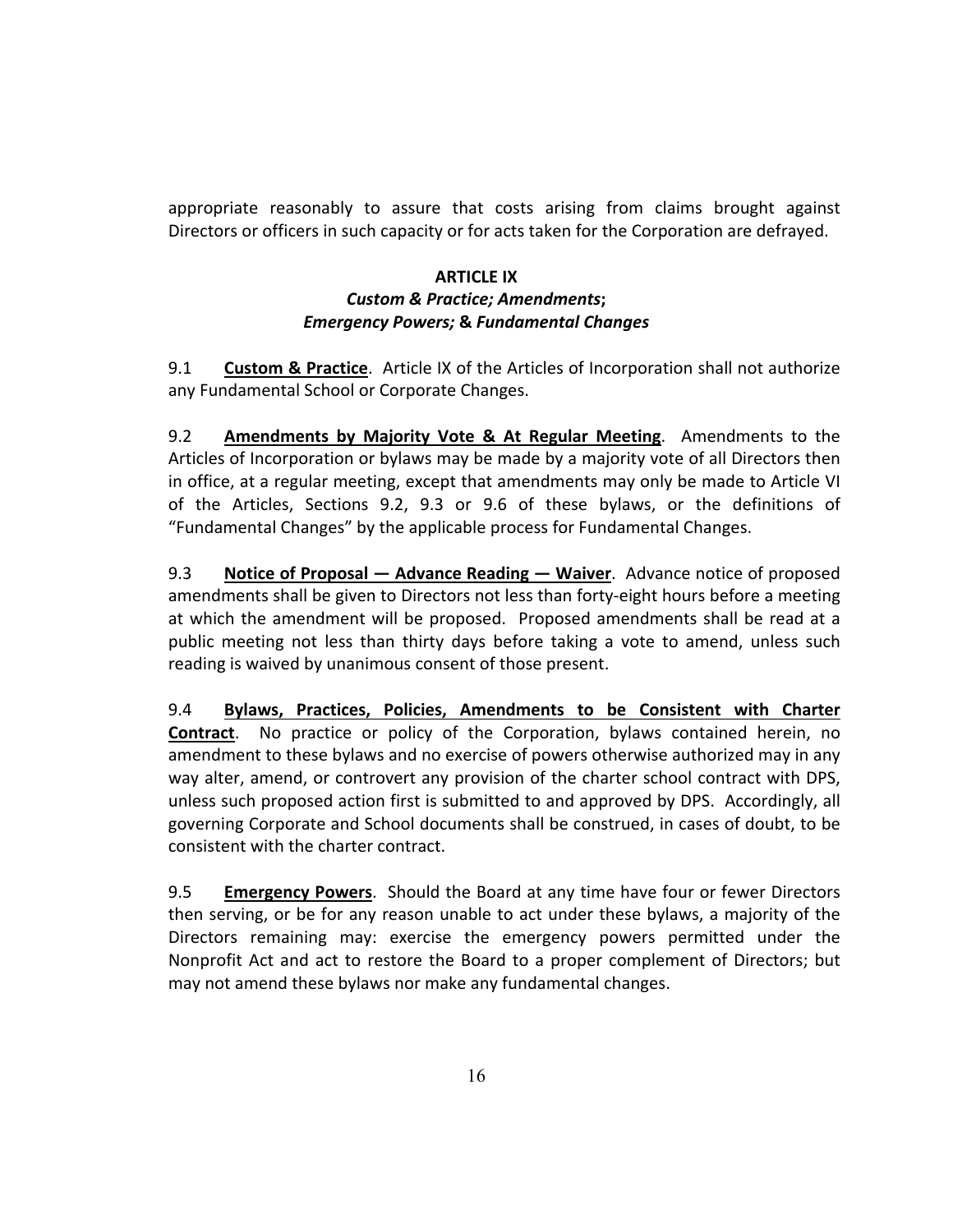9.6 **Fundamental Changes**. Fundamental Changes may include Amendments, but however framed, characterized or denominated may only be made as stated in this Section 9.6. The Board may not make Fundamental Changes except as follows:

- \$ **General:** if not treated more specifically below, a Fundamental Change shall require approval by two-thirds of all Directors then serving.
- \$ **Acting to cease doing business, relinguish the charter contract, or to dissolve the** Corporation shall require the unanimous consent of all Directors then serving.

*Elimination of the Chair.* The power to modify the Chair of the Board shall only be by a proposal approved by three-quarters of all Directors then serving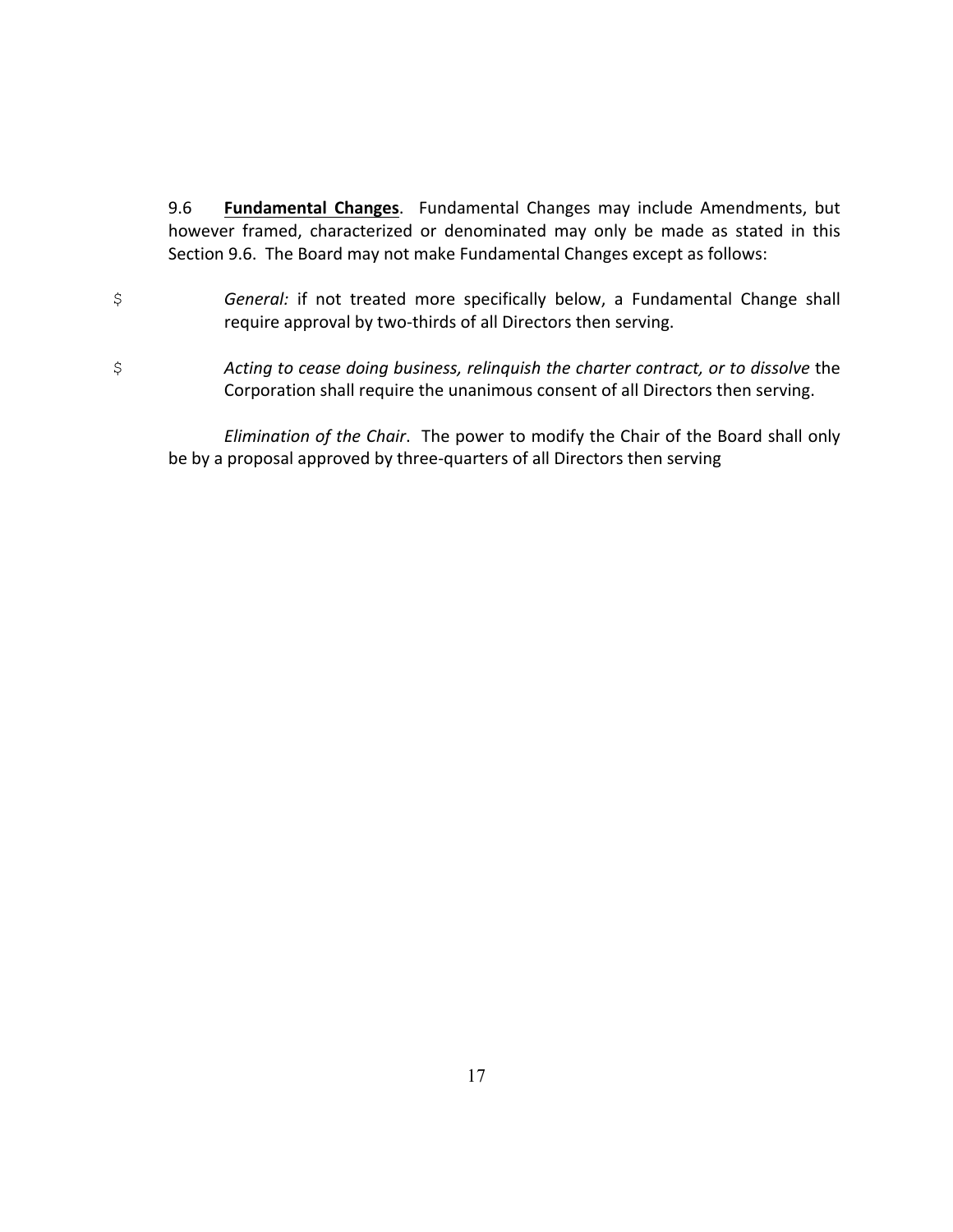#### **CERTIFICATION**

THE FOREGOING is a true and correct copy of the amended and restated bylaws of the Corporation adopted by the Board of Directors on the  $18<sup>th</sup>$  day of May 2020.

Board Chair

\_\_\_\_\_\_\_\_\_\_\_\_\_\_\_\_\_\_\_\_\_\_\_\_\_\_\_\_\_\_\_\_\_\_\_

\_\_\_\_\_\_\_\_\_\_\_\_\_\_\_\_\_\_\_\_\_\_\_\_\_\_\_\_\_\_

Attest:

Board Secretary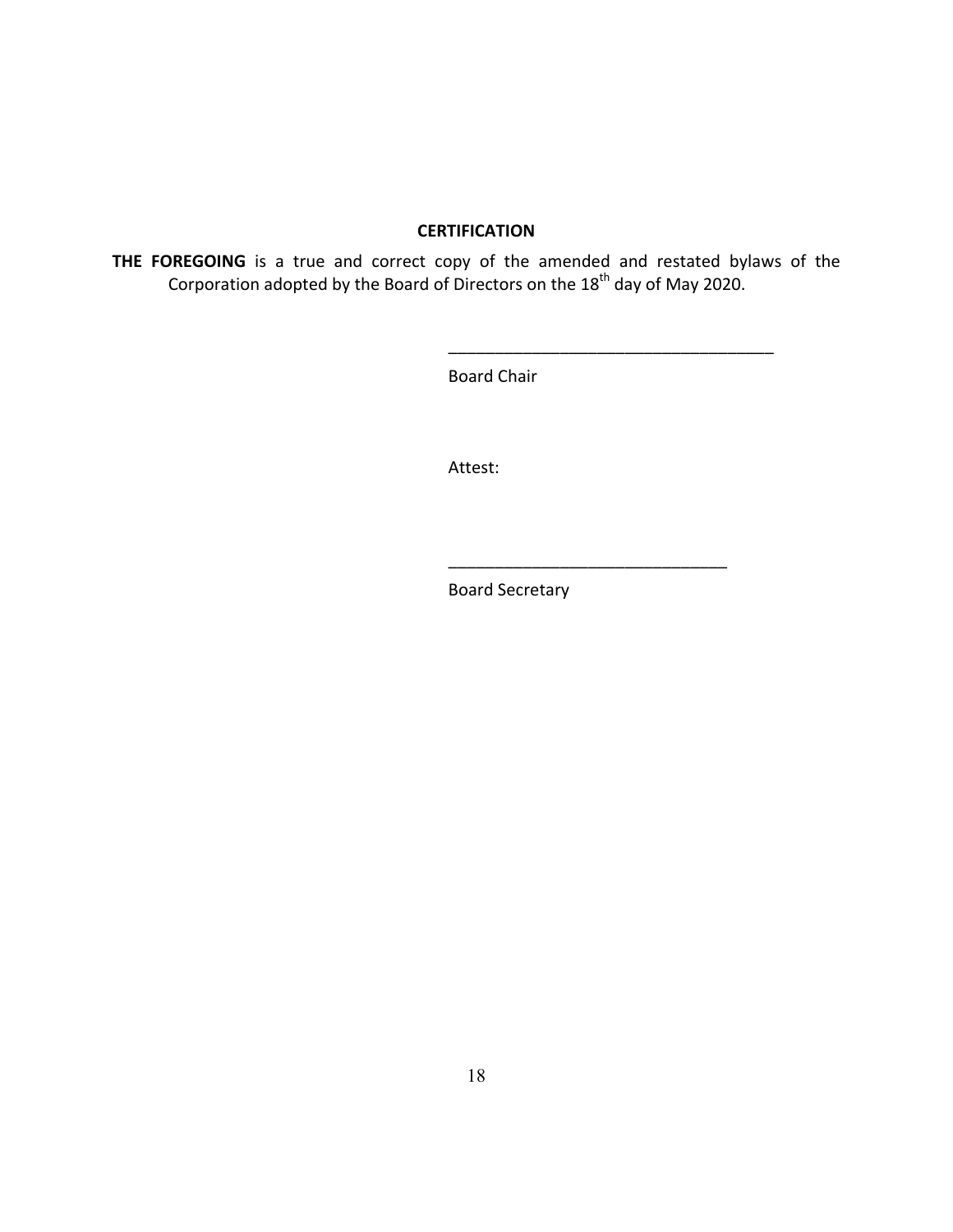# **Summary of Board Voting Rules**

| <b>Summary of Board Voting Rules</b>                                                                                                                                                                                                      |                |                                     |
|-------------------------------------------------------------------------------------------------------------------------------------------------------------------------------------------------------------------------------------------|----------------|-------------------------------------|
| <b>Action</b>                                                                                                                                                                                                                             | <b>Section</b> | Rule                                |
| General - ordinary action not otherwise<br>specified                                                                                                                                                                                      | 3.2            | Majority of a Quorum                |
| Ordinary actions on conflicting interest<br>transactions                                                                                                                                                                                  | 4.2            | Majority of disinterested Directors |
| Selection of directors                                                                                                                                                                                                                    | 2.3            | Majority of All                     |
| Removal of director                                                                                                                                                                                                                       | 2.7            |                                     |
| Ordinary amendments to articles or bylaws                                                                                                                                                                                                 | 9.2            |                                     |
| Removal of a selected Director without<br>cause                                                                                                                                                                                           | 2.7            | Two-Thirds of All                   |
| Approval of Fundamental Changes not<br>otherwise specified                                                                                                                                                                                | 9.6            |                                     |
| Termination of ED, if this requirement is<br>included in the ED contract (N.B. A<br>lesser "supermajority" requirement<br>is also authorized by this article)                                                                             | Art. V         |                                     |
| Amendment of the rules for passing<br>amendments (Article VI, Articles of<br>Incorporation; Sections 9.2, 9.3, or<br>9.6 of the Bylaws; Definitions of<br>Fundamental Changes), if not on a<br>matter subject to a more stringent<br>rule | 9.2, 9.6       | <b>Three-Quarters of All</b>        |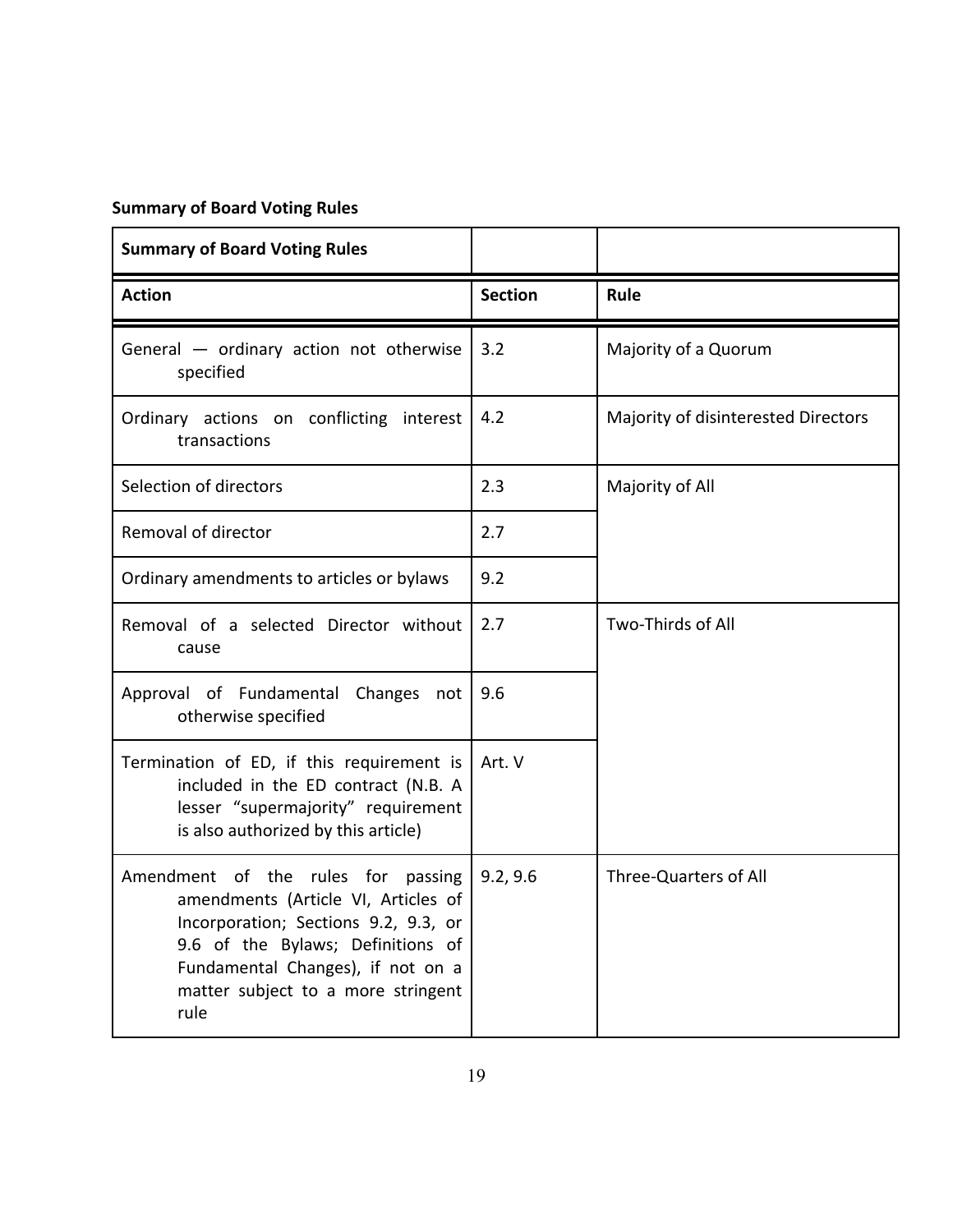| Elimination chairmanship                                                                                                                       | 9.6 | Three-Quarters of All     |
|------------------------------------------------------------------------------------------------------------------------------------------------|-----|---------------------------|
| Relinquishment of a charter contract,  <br>dissolution of the School, act or<br>omission that will cause the School<br>to cease doing business | 9.6 | Unanimous consent         |
| Exercise emergency powers                                                                                                                      | 9.5 | Majority of those serving |